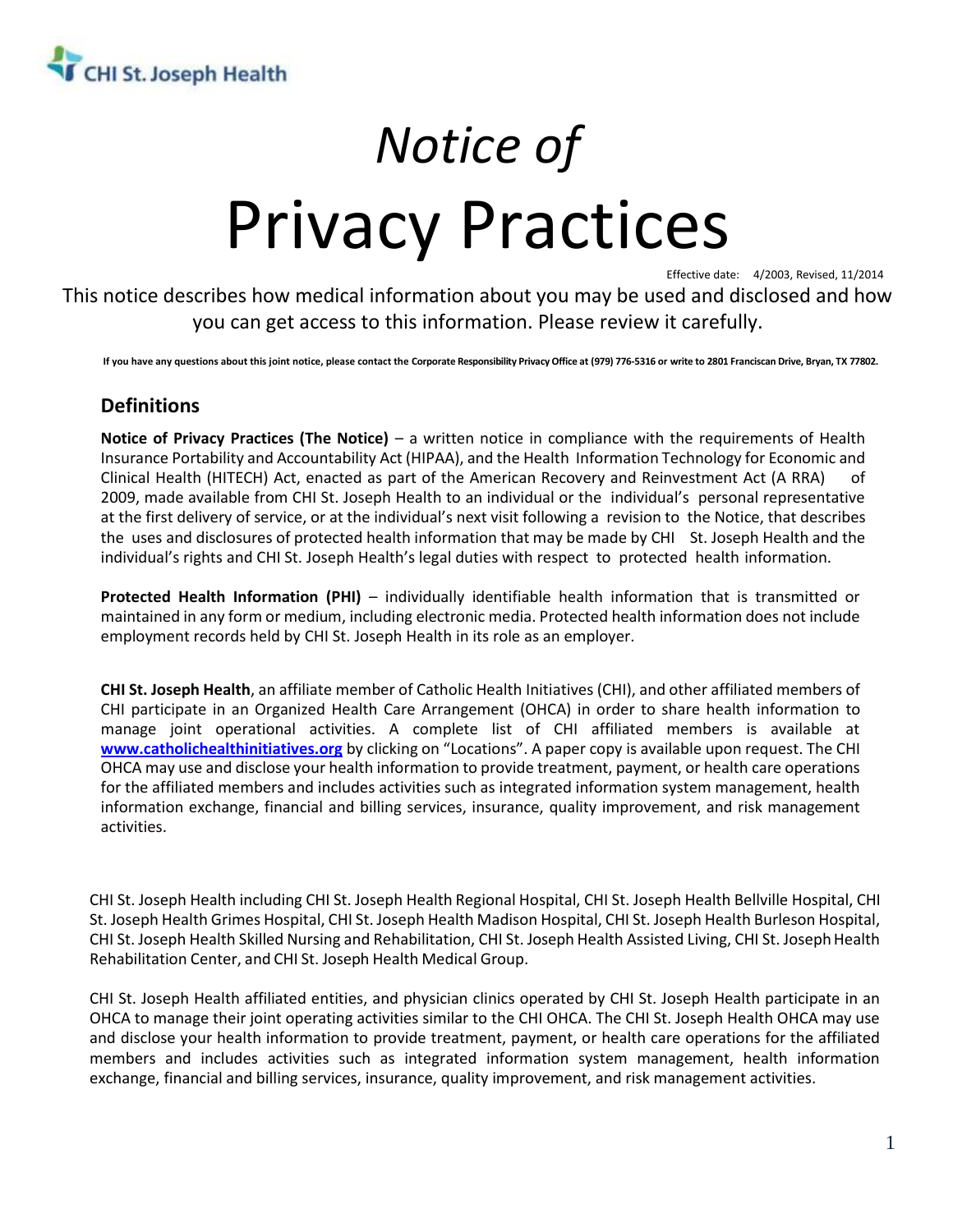#### **HOW WE MAY USE AND DISCLOSE YOUR HEALTH INFORMATION**

*For Treatment.* We will use your health information to provide you with health care treatment and to coordinate or manage services with other health care providers, including third parties. We may disclose all or any portion of your health information to your attending physician, consulting physician(s), nurses, technicians, health profession students, or other facility or health care personnel who have a legitimate need for such information in order to take care of you. Different departments of the facility will share your health information in order to coordinate the health care services you need, such as prescriptions, lab work and X-rays. We may disclose your health information to family members or friends, guardians or personal representatives who are involved with your health care. We may also use and disclose your health information to contact you for appointment reminders and to provide you with information about possible treatment options or alternatives and other health-related benefits and services. We also may disclose your health information to people outside the facility who may be involved in your health care after you leave the facility, such as other physicians involved in your care, specialty hospitals, skilled nursing care facilities, and other healthcare-related services. We may use and disclose your health information to prescription networks to obtain your prescription benefits from payers, to obtain your medication history from different health care providers in the community such as pharmacies, and to send your prescriptions electronically to your pharmacy.

*For Payment.* We will use and disclose your health information for activities that are necessary to receive payment for our services, such as determining insurance coverage, billing, payment and collection, claims management, and medical data processing. For example, we may tell your health plan about a treatment you are planning in order to receive approval or to determine whether your plan will pay for the proposed treatment. We may disclose your health information to other health care providers so they can receive payment for health care services that they provided to you, such as your personal physician, and other physicians involved in your health care such as an anesthesiologist, pathologist, radiologist, or emergency physician, and ambulance services. We may also give information to other third parties or individuals who are responsible for payment for your health care, such as the named insured under the health policy who will receive an explanation of benefits (EOB) for all beneficiaries who are covered under the insured's plan.

*For Health Care Operations.* We may use and disclose your health information for routine facility operations, such as business planning and development, quality review of services provided, internal auditing, accreditation, certification, licensing or credentialing activities (including the licensing or credentialing activities of health care professionals), medical research and education for staff and students, assessing your satisfaction with our services, and to other healthcare entities that have a relationship with you and need the information for operational purposes. We may use and disclose your health information to the external agencies responsible for oversight of health care activities such as The Joint Commission, external quality assurance and peer review organizations, and credentialing organizations. We may also disclose health information to business associates we have contracted with to perform services for or on our behalf such as patient satisfaction survey organizations. We may also disclose your health information to medical device manufacturers or pharmaceutical companies in order for those companies to carry out their legal obligations to state and federal agencies.

*CHI Health Information Exchange.* CHI St. Joseph Health, as a member of the CHI OHCA, participates in the CHI Health Information Exchange (HIE). Your health information is maintained electronically and healthcare providers, employed, under contract, or otherwise associated with CHI St. Joseph Health and the CHI OHCA members may access, use, and disclose your health information for treatment, payment, and healthcare operations.

*Health Information Exchange.* CHI St. Joseph Health participates in a secured electronic health information exchange with other affiliated health care entities. As permitted by law, your health information may be shared through this exchange in order to provide faster access, better coordination of care and assist healthcare providers, health payment plans, and public health officialsin making more informed decisions.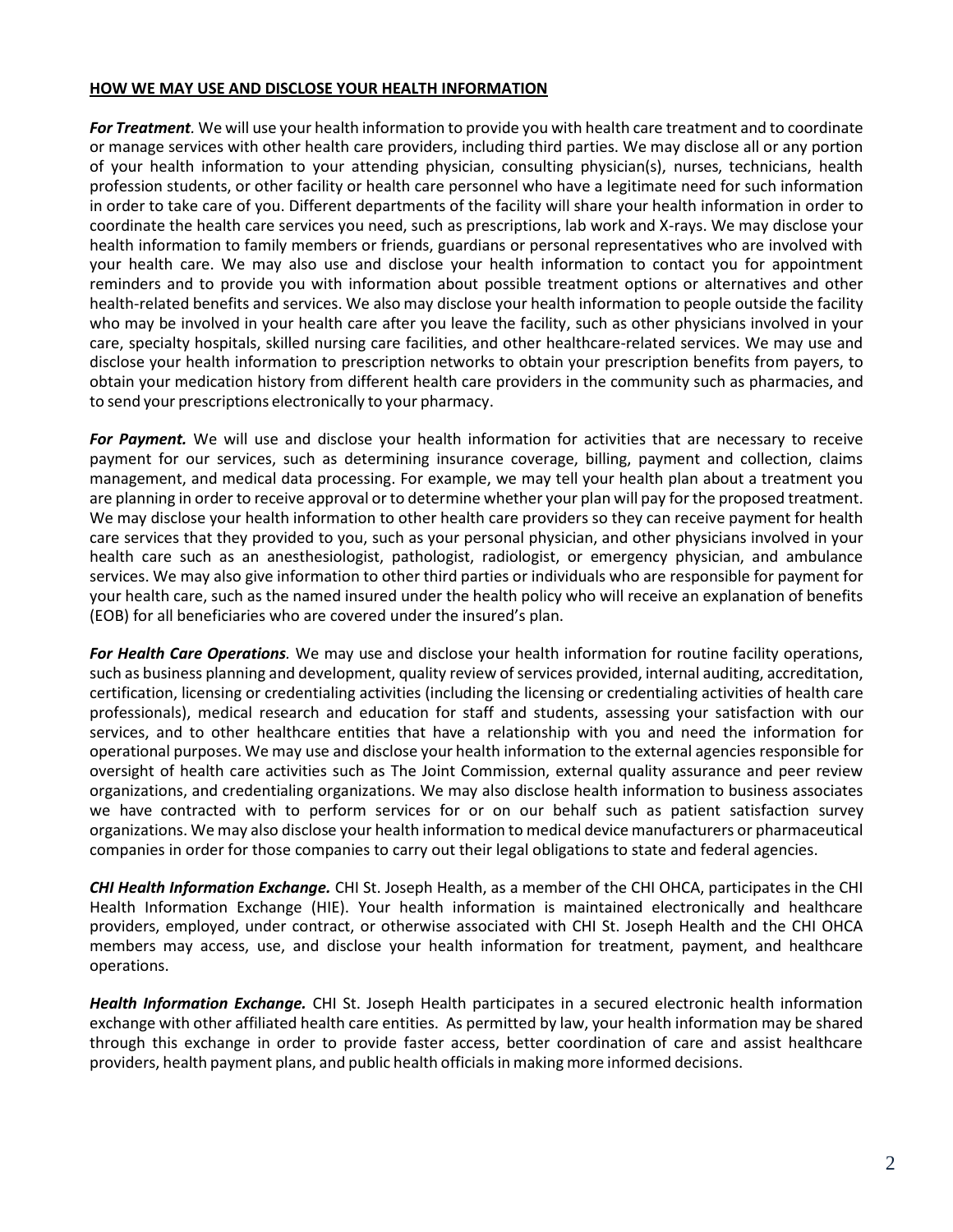To opt-out of this health information exchange, please contact the treating hospital based facility's Patient Access Services (PAS). For CHI St. Joseph Health you may write to Patient Access Services at 2801 Franciscan Drive, Bryan, TX 77802 and request an opt-out form or call (979) 776-2908.

With respect to non-hospital based facilities such as physician practices and clinics, please contact the facility directly as you must submit the opt-out request directly to the facility. For more information about opting out you may contact the Corporate Responsibility and Privacy Office at (979) 776-5316 or write to the Corporate Responsibility and Privacy Office at 2801 Franciscan Drive, Bryan, TX 77802.

*Facility Directory.* The facility directory is available so that your family, friends, and clergy can visit you and generally know how you are doing. We may include your name, location in the facility, your general condition (for example, fair or stable), and your religious affiliation in the facility directory. The directory information, except for your religious affiliation, may be released to people who ask for you by name. Your name and religious affiliation may be given to a member of the clergy such as a priest or rabbi, even if they don't ask for you by name. You must directly notify the individual CHI St. Joseph Health facility's admissions or patient access services department verbally or in writing if you do not want us to release information about you in the facility directory. If you do not want information released in the facility directory, we cannot tell members of the public such as flower or other delivery services or friends and family that you are here or about your general condition.

*Future Communications.* We may provide communications to you with newsletters or other means regarding treatment options, health related information, disease management programs, wellness programs, or other community based initiatives or activities in which our facility is participating.

*Fundraising Activities.* We may use your health information, or disclose your health information to a foundation related to us for CHI St. Joseph Health's fundraising efforts. These funds would be used to expand and improve services and programs we provide to the community. We would only release information such as your name, address, other contact information, age, gender, date of birth, health insurance status, dates you received treatment or services from us, the department of service and the outcome of thoseservices.

We do not condition treatment or payment for services on an individuals' participation in fundraising. You have a right to opt out of receiving such communications. To opt out of these communications, please call (979) 774- 4087 for assistance or write to CHI St. Joseph Health Foundation at 2801 Franciscan Drive, Bryan, TX 77802.

*Research.* We may use and disclose your health information to researchers either when you authorize the use and disclosure of your health information, or an Institutional Review Board and/or Privacy Board approves an authorization waiver for the use and disclosure of your health information for a research study. A waiver may allow a researcher to use or disclose your health information to prepare for research, to screen and identify participants for inclusion in a research study, or to conduct research on a decedent's information.

*Organ and Tissue Donation.* If you are an organ donor, we may release your health information to organizations that handle organ procurement and transplantation or to an organ donation bank as necessary to facilitate organ or tissue donation and transplantation.

#### **USES AND DISCLOSURES THAT ARE REQUIRED OR PERMITTED BY LAW**

## *Subject to requirements of federal, state and local laws, we are either required or permitted to report your health information for various purposes. Some of these reporting requirements and permissions include:*

*Public Health Activities.* We may disclose your health information to public health officials for activities such as for the prevention or control of communicable disease, bioterrorism, injury, or disability; to report births and deaths; to report suspected child, elder, or spouse abuse or neglect; to report reactions to medications or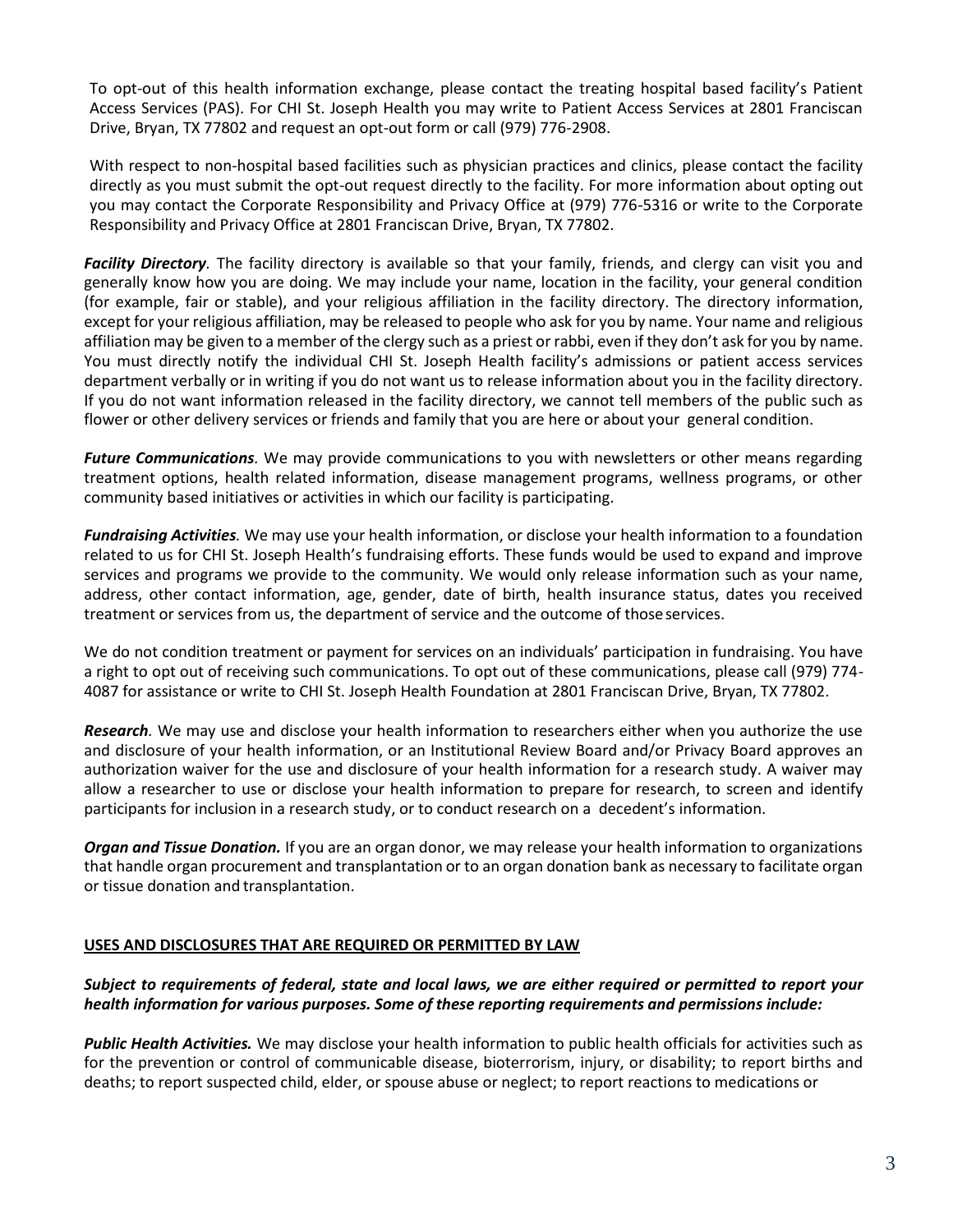problems with medical products; to report information to the federal Centers for Disease Control or to authorized national or state cancer registries for their data aggregation.

*Disaster Relief Efforts.* We may disclose your health information to an entity assisting in a disaster relief effort, such as the American Red Cross, so that your family can be notified about your condition and location.

*Health Oversight Activities.* We may disclose your health information to a health oversight agency for activities authorized by law. Such agencies include federal Centers for Medicare and Medicaid Services, and state health professional oversight agencies or boards such as state medical or nursing boards. These oversight activities may include audits, investigations, inspections, and licensure. These activities are necessary for the government to monitor activities such as health care treatment and spending, government programs, and compliance with civil rights laws.

*Judicial or Administrative Proceeding.* We may disclose your health information in response to a legal court or administrative order, a subpoena, discovery request, civil or criminal proceedings, or other lawful process.

*Law Enforcement.* We may release your health information if asked to do so by a law enforcement official or if we have a legal obligation to notify the appropriate law enforcement or other agencies:

- o In response to a court order, subpoena, warrant, summons or similar legalprocess;
- $\circ$  Regarding a victim or death of a victim of a crime in limited circumstances;
- o In emergency circumstances to report a crime, the location or victims of a crime, or the identity, description or location of a person who is alleged to have committed a crime, including crimes that may occur at our facility, such as theft, drug diversion, or attempts to obtain drugsillegally.

*Coroners, Medical Examiners and Funeral Directors.* We may release health information to a coroner or a medical examiner. This may be necessary to identify a person who died or to determine the cause of death. We may release health information to help a funeral director to carry out his/herduties.

*Workers' Compensation.* We may release your health information for workers' compensation benefits or similar programs that provide benefits for work-related injuries or illnesses if you tell us that workers' compensation is the payer for your visit(s). Your employer or their workers' compensation carrier may request the entire medical record pertinent to your workers' compensation claim. This medical record may include details regarding your health history, current medications you are taking, and treatments.

*To Avert a Serious Threat to Health or Safety.* We may disclose your health information when necessary to prevent a serious threat to your health and safety or the health and safety of another person or the public.

*National Security.* We may disclose your health information to federal official(s) for national security activities and for the protection of the President and other Heads of State.

*Military and Veterans.* If you are a member of the armed forces, we may release your health information as required by military command authorities. We may also release health information about foreign military personnel to the appropriate foreign military authority.

*Inmates.* If you are an inmate of a correctional institution or in the custody of a law enforcement official, we may release your health information to the institution or law enforcement official. This release would be necessary for the institution to provide you with health care, to protect your health and safety or the health and safety of others, or for the safety and security of the correctional institution.

#### **OTHER USES AND DISCLOSURES OF YOUR HEALTH INFORMATION**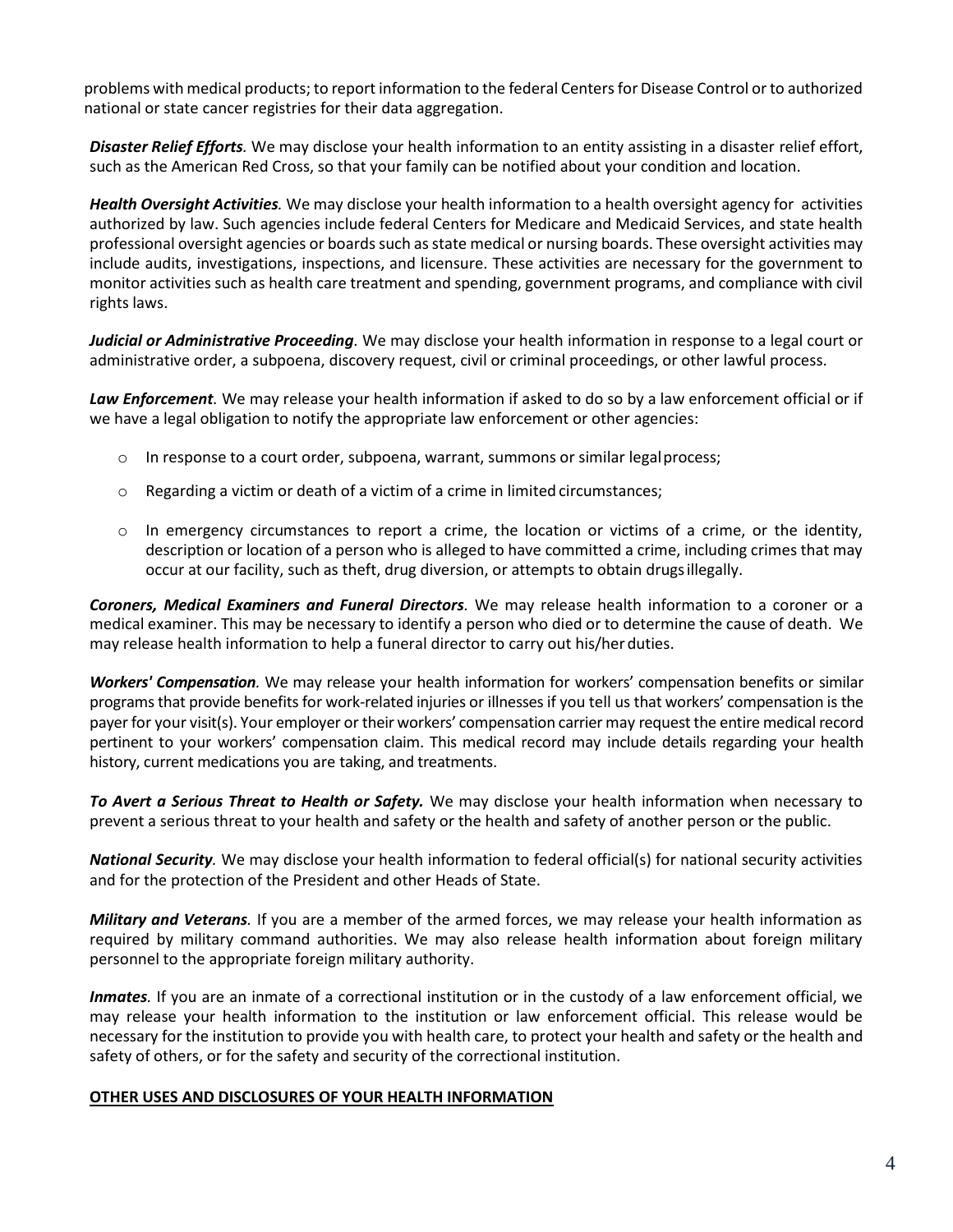Other uses and disclosures of your health information not covered by this notice or the laws that apply to CHI St. Joseph Health will be made only with your written authorization. If you provide us with authorization to use or disclose your health information, you may revoke that authorization in writing at any time. When we receive your written revocation we will no longer use or disclose your health information for the purpose of that authorization. However, we are unable to retrieve any disclosures already made based on your prior authorization.

CHI St. Joseph Health will obtain your authorization to use and disclose your health information for these specific purposes when required by law and regulation:

#### **Marketing**

Marketing is a communication about a product or service that you may be interested in purchasing. If CHI St. Joseph Health receives payment from a third party in order for CHI St. Joseph Health to promote the product or service to you, then CHI St. Joseph Health is required to obtain your written authorization before we can use or disclose your health information. CHI St. Joseph Health is not required to obtain your authorization to discuss with you about CHI St. Joseph Health's health care treatment options, health-related products,, case management or care coordination, or to direct or recommend alternative treatments, therapies, providers, or settings of care, providing face to face discussions and offering samples or promotional gifts of nominal value.

You have the right to revoke your marketing authorization and CHI St. Joseph Health will honor the revocation. To opt out of these communications, please call (979) 776-2458 for assistance or write to the Marketing and Communications Department at 2801 Franciscan Drive, Bryan, TX 77802.

#### **Psychotherapy notes**

Psychotherapy notes are notes by a mental health professional that document or analyze the contents of a conversation during a private counseling session or a group, joint, or family counseling session. If psychotherapy notes are maintained separate from the rest of your health information they may not be used or disclosed without your written authorization, except as may be required by law.

#### **Sensitive Medical Information**

We may obtain a separate authorization from you, when required by specific state and federal laws, to use or disclose sensitive medical information, such as psychiatric, substance abuse, infectious disease, or genetic testinginformation.

#### **Sale of Health Information**

CHI St. Joseph Health will obtain your authorization for any disclosure of your health information which CHI St. Joseph Health directly or indirectly receives remuneration in exchange for the health information.

#### **THIS NOTICE DOES NOT APPLY TO THE FOLLOWING HEALTH RELATED ACTIVITES**

Some activities of CHI St. Joseph Health may not be covered by this notice. If you seek services at wellness or health fairs, for occupational health services, employee health related services, or direct access lab services this notice and its components do not apply.

#### **YOUR RIGHTS REGARDING YOUR HEALTH INFORMATION**

*You have the following rights regarding your health information:*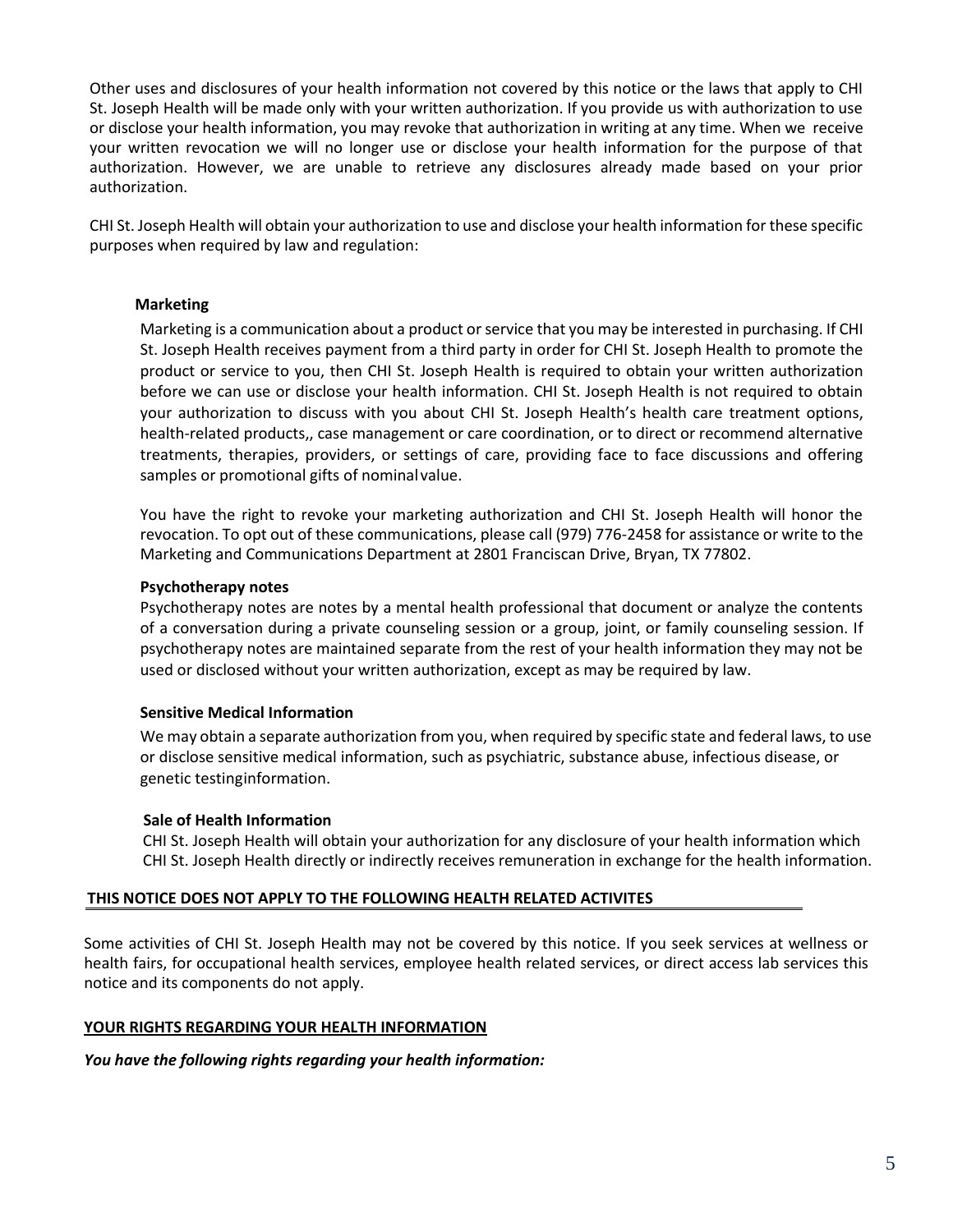*Right to Inspect and Copy.* You have the right to inspect your health information and receive a copy of medical, billing, or other records that may be used to make decisions about your care. The right to inspect and receive a copy may not apply to psychotherapy notes that are maintained separately from your health information.

Your request to inspect and receive a copy of your health information must be submitted in writing. We may charge a fee for document requests to cover the costs of copying, mailing, or other supplies**.** You have the right to request your health information in electronic format. CHI St. Joseph Health will provide your health information in the form and format you request, if feasible, or in a mutually agreeable form and format.

In limited circumstances we may deny your request to inspect or receive a copy of your health information. If we deny your request we will notify you of the reason. If you are denied access to your health information, you may request that the denial be reviewed. A licensed health care professional chosen by CHI St. Joseph Health will review your request and the denial. The person who conducts the review will not be the same person who denied your request. We will comply with the outcome of the review.

*Right to Amend.* You have the right to request an amendment to your health information that you believe is incorrect or incomplete. Submit your request in writing, including your reason for the amendment, using our "Request for Amendment to PHI" form and send to the following:

For all CHI St. Joseph Health facilities, including CHI St. Joseph Health Bellville Hospital, contact our Health Information Management Department at (979) 776-2524 for assistance or you may write to us at 2801 Franciscan Drive, Bryan, Texas 77802. In completing the Request for Amendment to PHI form, list each facility in which your request is applicable.

We may deny your request for an amendment if it is not in writing or does not include a reason to support the request. We may also deny your request if you ask us to amend information that:

- o Was not created by CHI St. Joseph Health unless the person or entity that created the information is no longer available to make the amendment;
- $\circ$  Is not part of the medical information kept by or for CHI St. Joseph Health;
- $\circ$  Is not part of the information that you would be permitted to inspect and copy; or
- o Is accurate and complete.

*Right to an Accounting of Disclosures.* We are required to maintain a list of certain disclosures of your health information. However, we are not required to maintain a list of disclosures that we made by acting upon your written authorizations. You have the right to request an accounting of disclosures that are not subject to your written authorization.

Submit your request in writing using our "Request for Accounting of Disclosures of PHI" form and send to the following:

For all CHI St. Joseph Health facilities, including CHI St. Joseph Health Bellville Hospital, contact our Health Information Management Department at (979) 776-2524 for assistance or you may write us at 2801 Franciscan Drive, Bryan, Texas 77802; and for affiliated physician practices and clinics, you must submit these request directly to the facility.

Your request must state a time period, not longer than six years from the date of request*.* Please also indicate in your request whether you prefer to receive an accounting response in either paper or electronic format. The first list you request within a 12-month period will be free. For additional lists, we may charge you for the costs of providing the list. We will notify you of the cost involved and you may choose to withdraw or modify your request before any costs are incurred.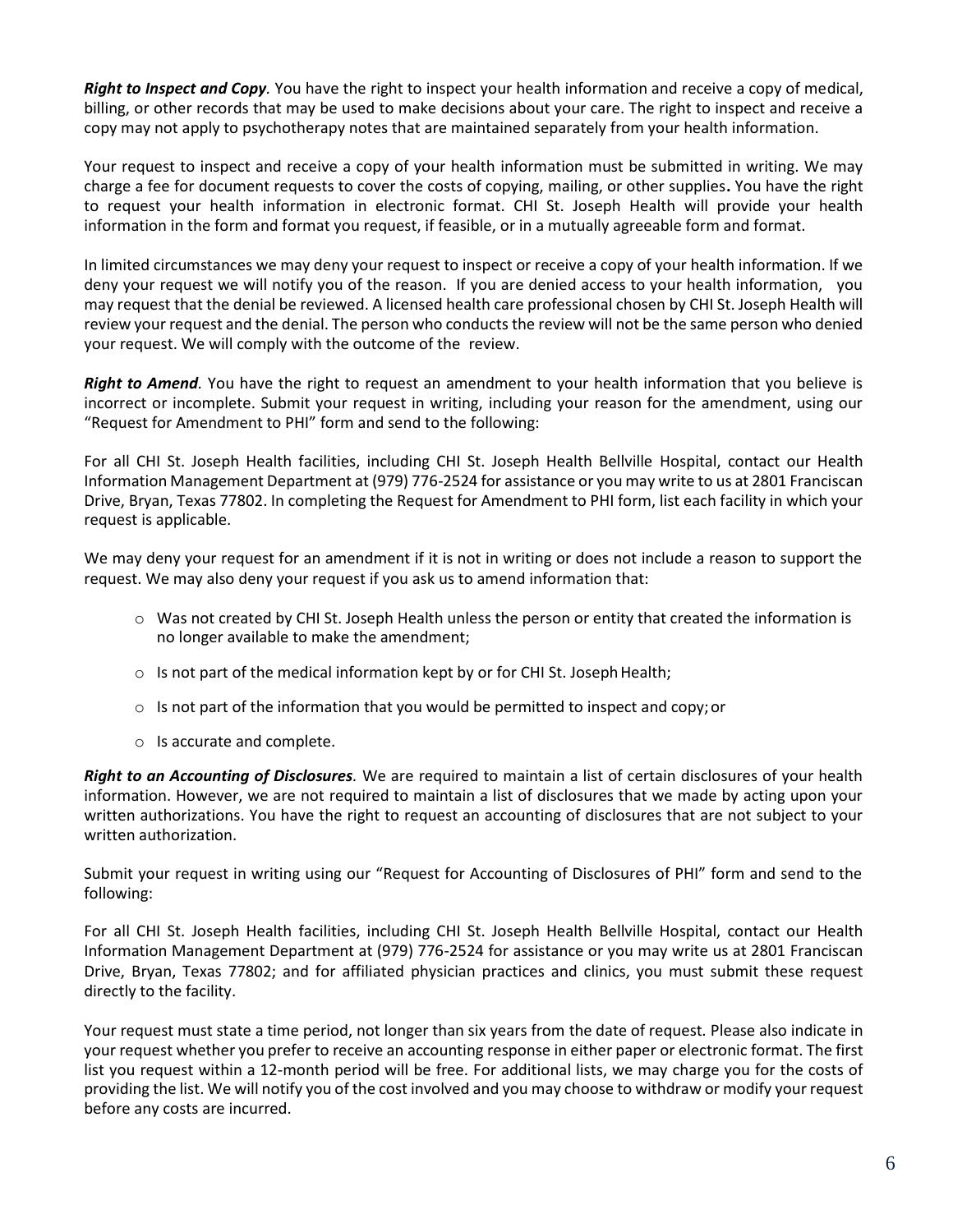*Right to Request Restrictions.* You have the right to request a restriction or limitation on how much of your health information we use or disclose for treatment, payment, or health care operations. You also have the right to request a restriction on the disclosure of your health information to someone who is involved in your care or payment for your care, such as a family member orfriend.

*We are not required to agree to your request.* However, if we do agree, we will comply with your request unless the information is needed to provide you with emergency treatment.

You have the right to request to restrict the disclosure of your information to a health plan regarding a specific health care item or service that you, or someone on your behalf (other than a health plan), has paid for in full. We are required to comply with your request for this specific type of restriction. For example, if you sought counseling services and paid in full for the services rather than submitting the expenses to a health plan, you may request that your health information related to the counseling services not be disclosed to your health plan.

Submit your request in writing or request and submit a "Request for Restrictions to Use or Disclose Protected Health Information" form and send to the following:

For all CHI St. Joseph Health facilities, including CHI St. Joseph Health Bellville Hospital, contact our Health Information Management Department at (979) 776-2524 for assistance or you may write us at 2801 Franciscan Drive, Bryan, Texas 77802; and for affiliated physician practices and clinics, you must submit these request directly to the facility.

You must include: a description of the information that you want to restrict, whether you want to restrict our use or disclosure or both; and to whom you want the restriction to apply.

*Right to Request Confidential Communications.* You have the right to request that we communicate with you about health care matters in a certain way or at a certain location. Please inform us during the patient registration process if you intend to submit a request. If we are able to accommodate your request, it will be honored at the facility where you are treated and will need to be resubmitted if you visit another facility within CHI St. Joseph Health. For example, you can ask that we only contact you at an alternative location from your home address, such as work, or only contact you by mail instead of by phone. Your request must specify how or where you wish to be contacted. We do not require a reason for the request. We will accommodate all reasonable requests.

*Right to Receive Notice of a Privacy Breach.* You have the right to receive written notification if CHI St. Joseph Health discovers a breach of unsecured protected health information involving your health information. Breach means the unauthorized acquisition, access, use, or disclosure of protected health information which compromises the security or privacy of the information. The Notice will include a description of the breach, health information involved, steps we have taken to mitigate the breach, and actions that you may need to take in response to the breach.

*Right to a Paper Copy of This Notice.* You have the right to a paper copy of this notice. If you have agreed to receive this notice electronically, you are still entitled to a paper copy of this notice. You may ask us to give you a copy of this notice at any time. To ask questions about any of these rights, or to obtain a paper copy of this notice, contact the Corporate Responsibility and Privacy Office at (979) 776-5316 or write to 2801 Franciscan Drive, Bryan, Texas 77802 or, you may obtain a copy of this notice at our Web site, [www.chistjoseph.org.](http://www.chistjoseph.org/)

# **CHANGES TO THIS NOTICE**

We reserve the right to change this notice. We reserve the right to make the revised or changed notice effective for health information we already have about you and for any information we may receive in the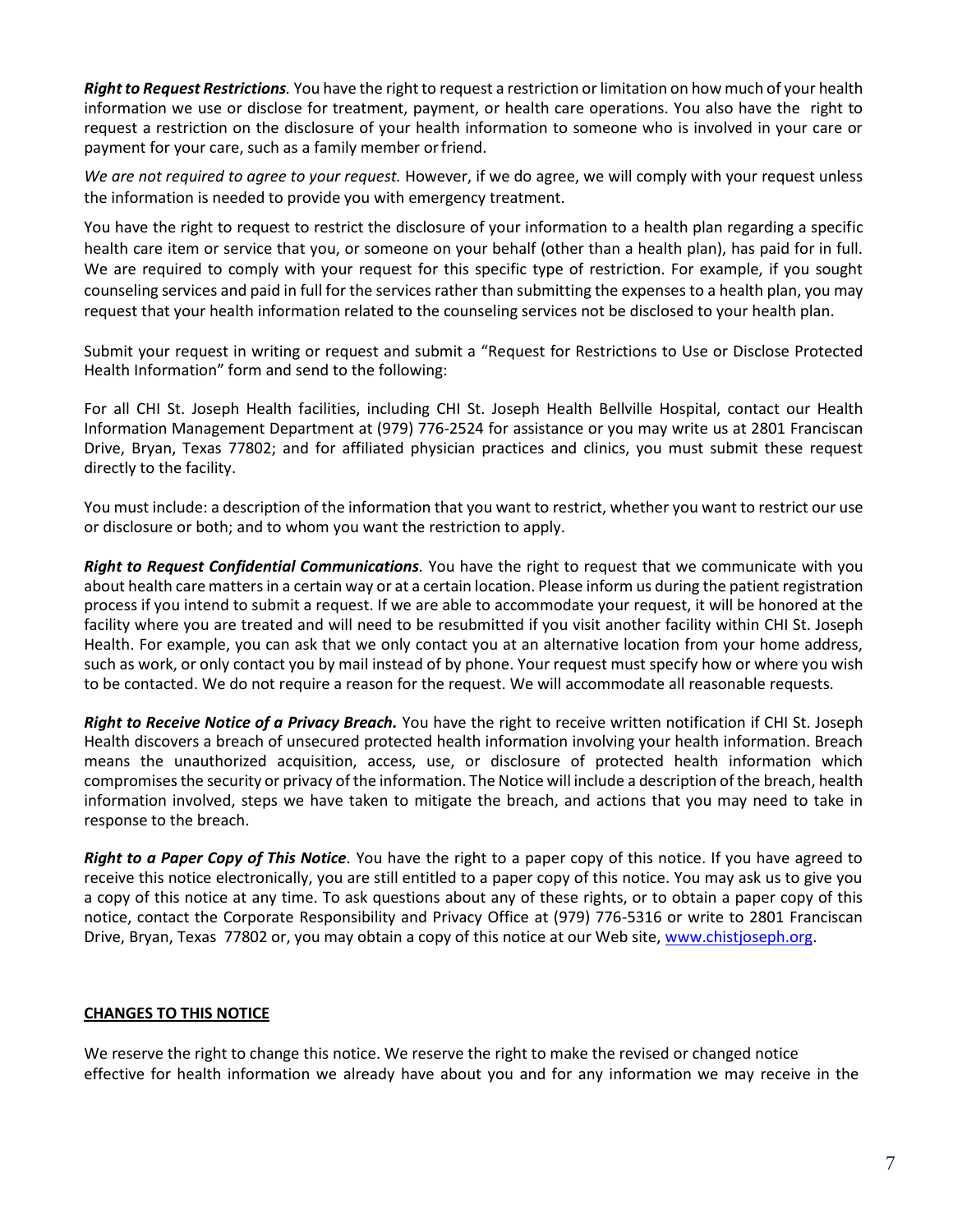future. We will post a copy of the current notice in the facility and on our web site [www.chistjoseph.org.](http://www.chistjoseph.org/) The notice will contain the effective date. Upon your initial registration or admittance to the facility for treatment or health care services as an inpatient or outpatient, we will offer you a copy of the notice currently in effect. Whenever the notice is revised, it will be available to you upon request.

## **COMPLAINTS**

You may file a complaint with us or with the Secretary of the Department of Health and Human Services if you believe that we have not complied with our privacy practices.

You may file a complaint with us by contacting the Corporate Responsibility and Privacy Office at (979) 776-5316 for assistance or you may write us at 2801 Franciscan Drive, Bryan, Texas 77802.

We will not take any action against you or change our treatment of you in any way if you file a complaint.